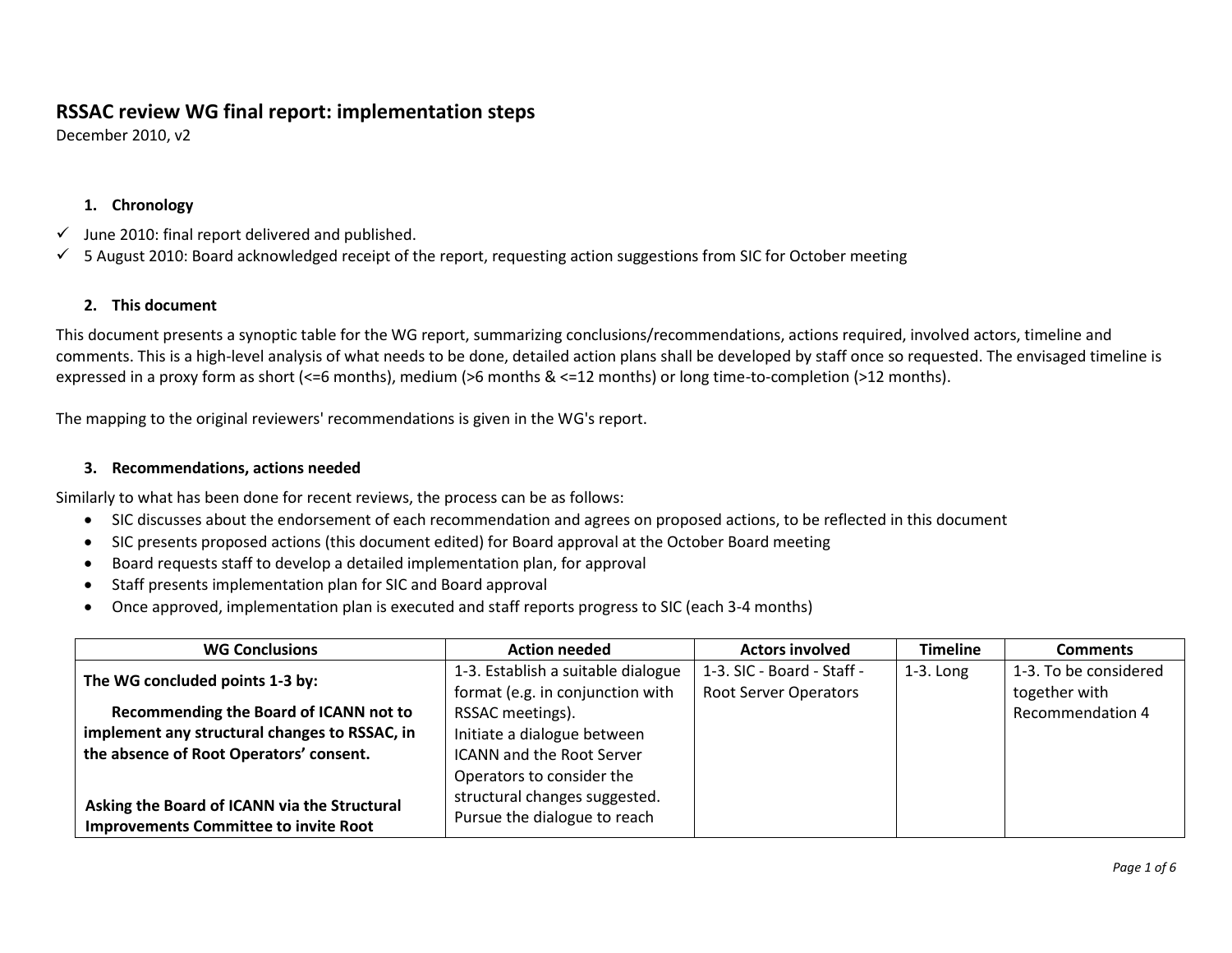| <b>WG Conclusions</b>                                | <b>Action needed</b>              | <b>Actors involved</b>        | <b>Timeline</b> | <b>Comments</b>     |
|------------------------------------------------------|-----------------------------------|-------------------------------|-----------------|---------------------|
| Operators to consider the structural changes         | agreement on a coherent set of    |                               |                 |                     |
| suggested by external reviewers and to               | proposals to implement,           |                               |                 | 2. Requires Bylaws  |
| formulate to the Board of ICANN, a coherent set      | endorsed by all Root Server       |                               |                 | changes             |
| of proposals for addressing the                      | Operators. Formulate this set for |                               |                 |                     |
| recommendations of reviewers, in order to            | approval by the Board, as         |                               |                 |                     |
| initiate a dialogue with ICANN on the                | appropriate.                      |                               |                 |                     |
| implementation of measures that could be             | Implement the approved set of     |                               |                 |                     |
| accepted by both parties. This coherent set of       | proposals.                        |                               |                 |                     |
| proposal needs to be endorsed by all Root            |                                   |                               |                 |                     |
| Operators.                                           |                                   |                               |                 |                     |
|                                                      |                                   |                               |                 |                     |
|                                                      |                                   |                               |                 |                     |
| 4. RSSAC to appoint its Chair from among the         | 4. Invite RSSAC to consider the   | 4. SIC - Board - Staff - Root | 4. Long         | 4. To be considered |
| members for two years and with a limit of three      | recommendation, to be part of     | <b>Server Operators</b>       |                 | together with 1-3   |
| consecutive two-year terms.                          | the approach for 1-3 above        |                               |                 |                     |
| WG Conclusion: ICANN Bylaws stipulate that the       |                                   |                               |                 |                     |
| initial Chair of the RSSAC is to be elected by the   |                                   |                               |                 |                     |
| <b>ICANN Board, and that subsequent Chairs shall</b> |                                   |                               |                 |                     |
| be elected by the RSSAC, based on procedures to      |                                   |                               |                 |                     |
| be adopted by RSSAC members. In reality the          |                                   |                               |                 |                     |
| second part of this Bylaws provision was never       |                                   |                               |                 |                     |
| implemented, and the same initial Board-             |                                   |                               |                 |                     |
| nominated RSSAC Chair is still in function since     |                                   |                               |                 |                     |
| 1999. This reviewers' recommendation puts into       |                                   |                               |                 |                     |
| practice the provision of ICANN Bylaws, and as       |                                   |                               |                 |                     |
| such is endorsed by the WG. Suggested length of      |                                   |                               |                 |                     |
| tenure and maximum number of terms for the           |                                   |                               |                 |                     |
| future RSSAC Chair are based on standard             |                                   |                               |                 |                     |
| practices, and RSSAC is invited to consider them     |                                   |                               |                 |                     |
| when setting its own operating procedures.           |                                   |                               |                 |                     |
| 5. On inward and outward Liaisons:                   | 5.                                | 5.                            | 5.              | 5.                  |
| a) To keep the current Liaison from the              | a) No action required             | $a) -$                        | $a) -$          |                     |
| RSSAC to the Board;                                  |                                   |                               |                 |                     |
| b) To establish both an inward and an                | b) Appointment of RSSAC liaison   | b) RSSAC, SSAC                | b) short        |                     |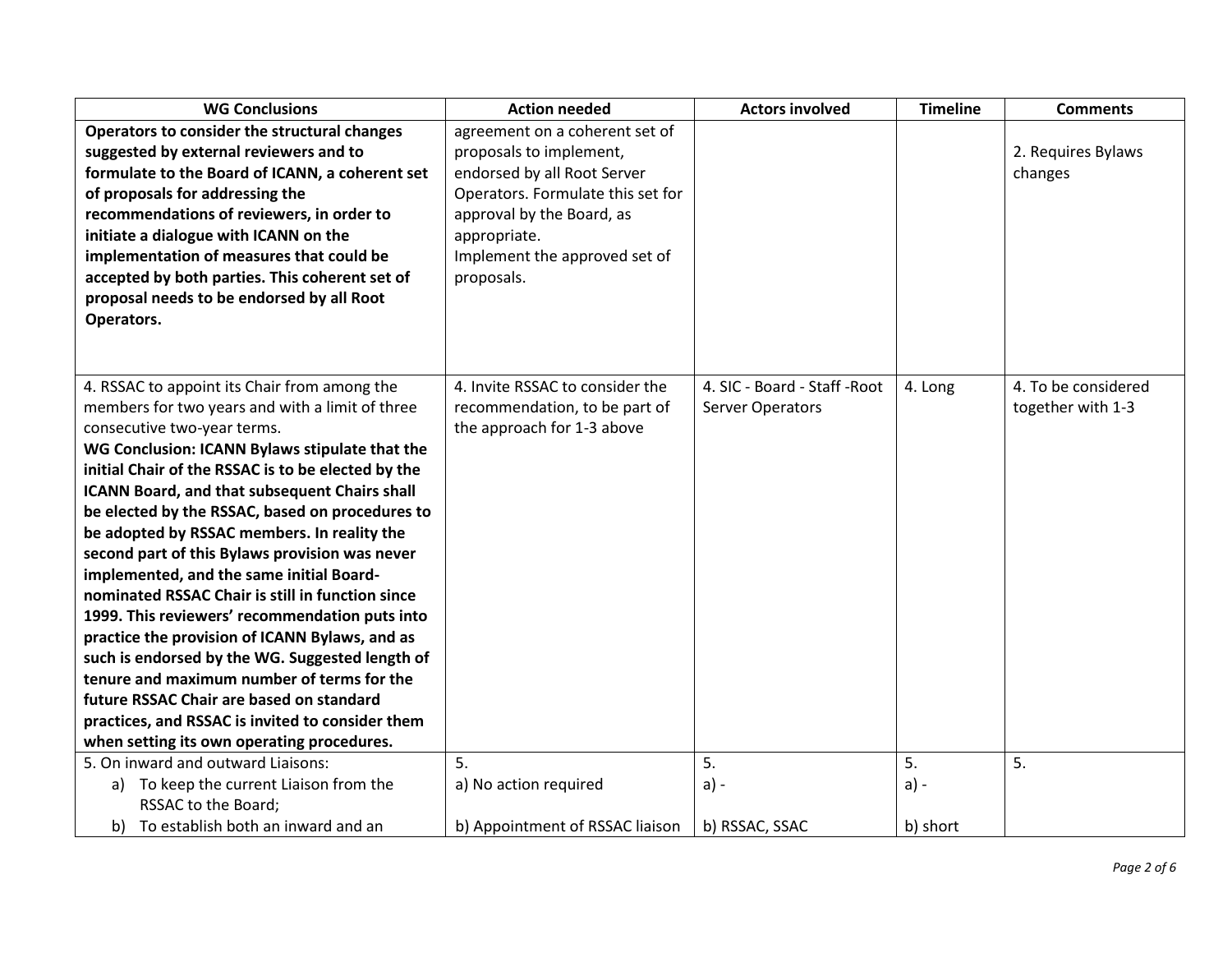|             | <b>WG Conclusions</b>                           | <b>Action needed</b>           | <b>Actors involved</b>      | <b>Timeline</b> | <b>Comments</b>    |
|-------------|-------------------------------------------------|--------------------------------|-----------------------------|-----------------|--------------------|
|             | outward Liaison to/from SSAC;                   | to SSAC, filling the current   |                             |                 |                    |
|             |                                                 | vacancy                        |                             |                 |                    |
| C)          | To establish an inward Liaison from             | c) Dialogue between RSSAC and  | c) RSSAC, IETF/IAB, (staff) | c) medium-      |                    |
|             | IETF/IAB so as to obtain additional             | IETF/IAB, appointment if       |                             | long            |                    |
|             | technical input;                                | agreed                         |                             |                 |                    |
| d)          | To dismiss the current outward Liaison to       | d) Any action to be taken will | d) Board, RSSAC, staff      | d) long         | d) Requires Bylaws |
|             | the NomCom because of the new                   | depend on the outcome of 1-4   |                             |                 | changes            |
|             | suggested structure of RSSAC.                   | above. To be included in that  |                             |                 |                    |
|             | WG's Conclusion: The WG agrees with the         | approach.                      |                             |                 |                    |
|             | rationale behind reviewers' proposals aimed at  |                                |                             |                 |                    |
|             | strengthening the relations between RSSAC, SSAC |                                |                             |                 |                    |
|             | and IETF via the introduction of inward and     |                                |                             |                 |                    |
|             | outward Liaisons, and remarks that:             |                                |                             |                 |                    |
|             | An inward Liaison from SSAC to RSSAC is         |                                |                             |                 |                    |
|             | regularly appointed, and this process shall be  |                                |                             |                 |                    |
| maintained; |                                                 |                                |                             |                 |                    |
|             | An outward RSSAC Liaison to SSAC used           |                                |                             |                 |                    |
|             | to be appointed, but the position is currently  |                                |                             |                 |                    |
|             | vacant; the WG recommends to fill this vacancy, |                                |                             |                 |                    |
|             | in coordination with SSAC;                      |                                |                             |                 |                    |
|             | It is indubitably worth                         |                                |                             |                 |                    |
|             | discussing/analyzing the recommendation in      |                                |                             |                 |                    |
|             | favor of the establishment of an inward Liaison |                                |                             |                 |                    |
|             | from IETF/IAB, in dialogue with the IETF/IAB.   |                                |                             |                 |                    |
|             | The WG agrees furthermore with the              |                                |                             |                 |                    |
|             | recommendation to keep the current RSSAC        |                                |                             |                 |                    |
|             | Liaison to the Board. It does not address the   |                                |                             |                 |                    |
|             | recommendation to dismiss the present Liaison   |                                |                             |                 |                    |
|             | to the NomCom, as reviewers presented it as a   |                                |                             |                 |                    |
|             | consequence of their envisaged restructuring of |                                |                             |                 |                    |
|             | RSSAC, which is not discussed in the present    |                                |                             |                 |                    |
|             | report. This recommendation should be analyzed  |                                |                             |                 |                    |
|             | when discussing the overall structure and       |                                |                             |                 |                    |
|             | function of the RSSAC.                          |                                |                             |                 |                    |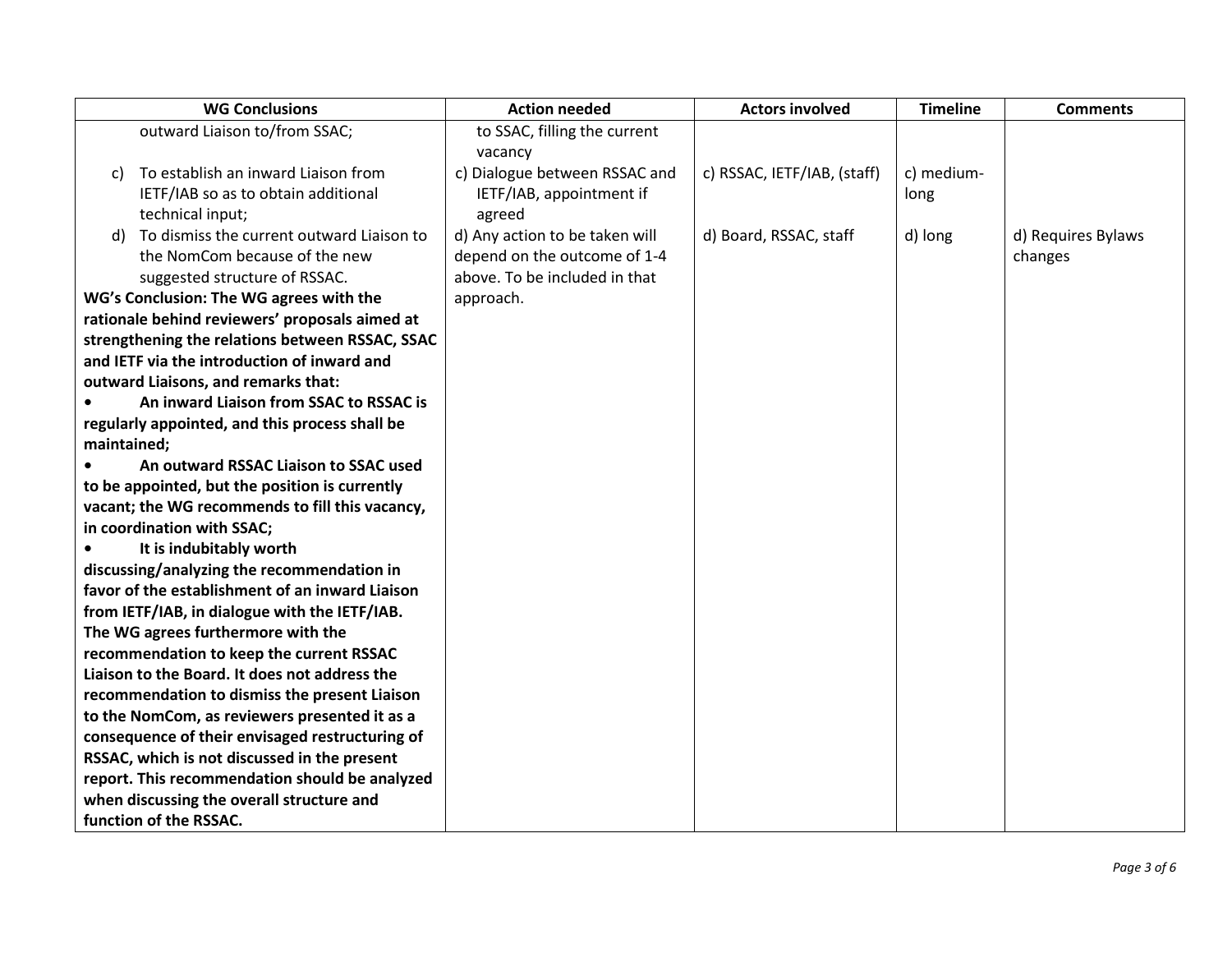|          | <b>WG Conclusions</b>                               | <b>Action needed</b>          | <b>Actors involved</b>    | <b>Timeline</b> | <b>Comments</b>       |
|----------|-----------------------------------------------------|-------------------------------|---------------------------|-----------------|-----------------------|
|          | 6. RSSAC meetings:                                  | 6 a-d. Dialogue between RSSAC | 6 a-d. SIC, Board, RSSAC, | 6 a-d.          | 6 a-d. May require    |
| a)       | RSSAC to meet at each ICANN meeting with            | and SIC/Board/staff. To be    | staff                     | Medium-         | change of RSSAC rules |
|          | provision for it to hold additional meetings        | included in approach for 1-3  |                           | long            | of operation          |
|          | in between;                                         |                               |                           |                 |                       |
| b)       | Sessions to be public unless a majority of          |                               |                           |                 |                       |
|          | the members believe it appropriate to have          |                               |                           |                 |                       |
|          | a closed session for part of a meeting;             |                               |                           |                 |                       |
| c)       | All Root Server Operators and members of            |                               |                           |                 |                       |
|          | the Board to be invited and to have                 |                               |                           |                 |                       |
|          | speaking rights at the discretion of the            |                               |                           |                 |                       |
|          | Chair;                                              |                               |                           |                 |                       |
| d)       | Other attendees may be granted speaking             |                               |                           |                 |                       |
|          | rights at the discretion of the Chair;              |                               |                           |                 |                       |
|          | If RSSAC went into closed session under             |                               |                           |                 |                       |
|          | exceptional circumstances and at the discretion of  |                               |                           |                 |                       |
|          | the Chair, the Root Server Operators, ICANN         |                               |                           |                 |                       |
|          | Board, appointed Liaisons and technical staff       |                               |                           |                 |                       |
|          | would be invited to join.                           |                               |                           |                 |                       |
|          | WG's Conclusion: The WG agrees with reviewers       |                               |                           |                 |                       |
|          | that the conducting of RSSAC meetings at IETF       |                               |                           |                 |                       |
|          | meetings and the low participation of RSSAC         |                               |                           |                 |                       |
|          | members in ICANN meetings is one of the             |                               |                           |                 |                       |
|          | reasons why several ICANN community members         |                               |                           |                 |                       |
|          | have poor knowledge of RSSAC operations.            |                               |                           |                 |                       |
|          | However, it is aware that there are operational     |                               |                           |                 |                       |
|          | reasons which suggest the running of RSSAC          |                               |                           |                 |                       |
|          | meetings in parallel with IETF meetings.            |                               |                           |                 |                       |
|          | On balance of these remarks, and in view of         |                               |                           |                 |                       |
|          | ensuring a higher level of visibility of RSSAC work |                               |                           |                 |                       |
|          | to the ICANN communities, it recommends that        |                               |                           |                 |                       |
|          | RSSAC should consider organizing at least one of    |                               |                           |                 |                       |
|          | its yearly meetings in parallel with an ICANN       |                               |                           |                 |                       |
| meeting. |                                                     |                               |                           |                 |                       |
|          | The WG agrees with all the residual measures        |                               |                           |                 |                       |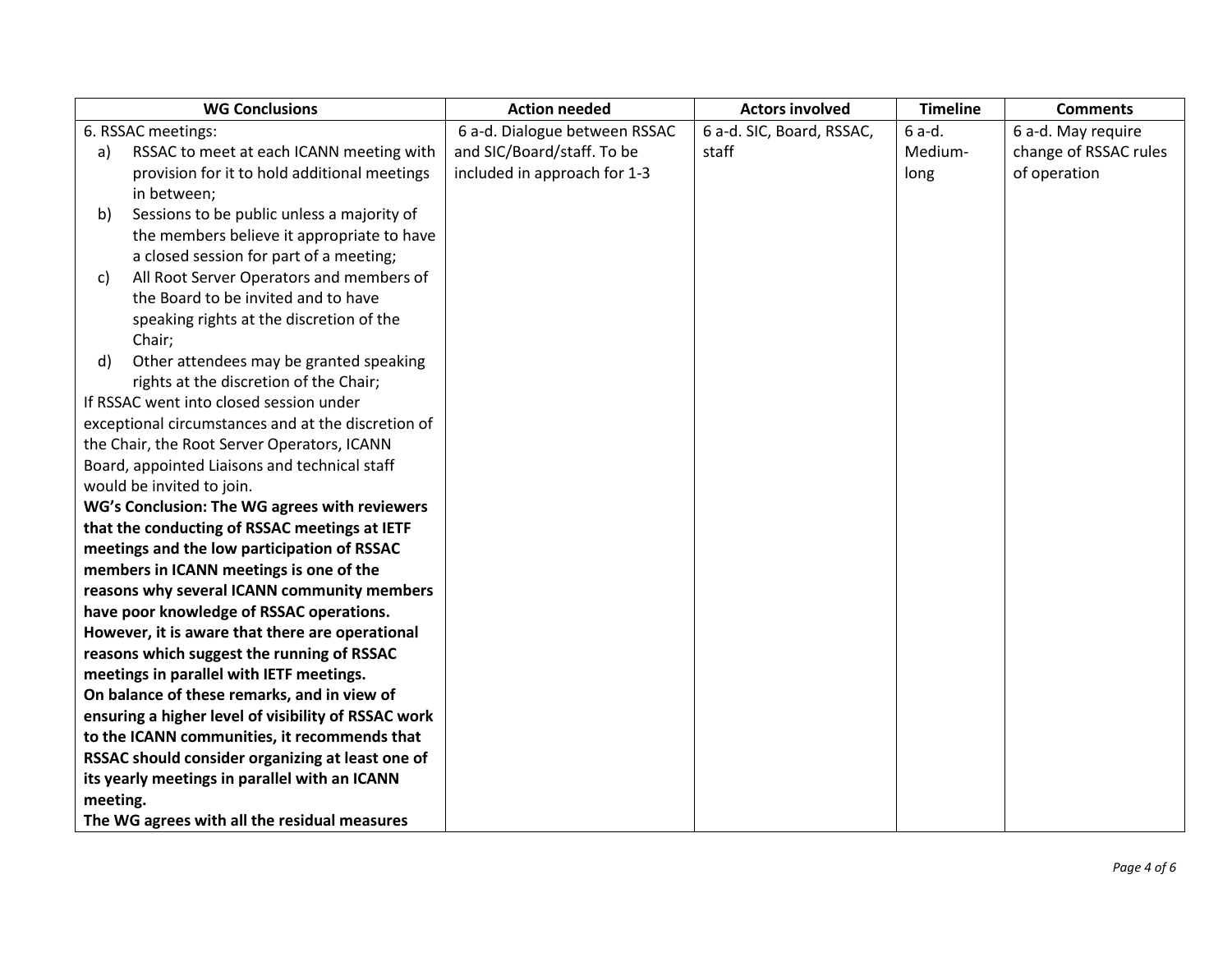| <b>WG Conclusions</b>                                   | <b>Action needed</b>              | <b>Actors involved</b>     | <b>Timeline</b> | <b>Comments</b>         |
|---------------------------------------------------------|-----------------------------------|----------------------------|-----------------|-------------------------|
| suggested in this recommendation, aimed at              |                                   |                            |                 |                         |
| achieving a greater transparency of the work of         |                                   |                            |                 |                         |
| RSSAC.                                                  |                                   |                            |                 |                         |
| 7. ICANN to nominate two members of staff to            | 7 a-b. Specify RSSAC needs,       | 7 a-b. RSSAC, senior staff | 7 a-b. Short    | 7 a-b. Preferably       |
| support the RSSAC:                                      | develop job descriptions,         |                            | - Medium        | synchronized with the   |
| One technical fellow to perform research                | selection/recruitment of suitable |                            |                 | discussions for 1-3, to |
| and drafting of reports; this support,                  | staff members, work planning,     |                            |                 | specify RSSAC needs.    |
| initially, would be part-time, with                     | induction with RSSAC              |                            |                 | NOTE: One staff         |
| perspective of growing demand. Role to                  |                                   |                            |                 | person needs to be      |
| be separated from L-root operations;                    |                                   |                            |                 | identified very early,  |
| One administrative, part-time support for<br>$\bullet$  |                                   |                            |                 | for developing the      |
| tasks such as meeting support, logistics,               |                                   |                            |                 | implementation plan.    |
| website maintenance, support to Chair                   |                                   |                            |                 |                         |
| between meetings etc.                                   |                                   |                            |                 |                         |
| WG's Conclusion: The WG considers that this             |                                   |                            |                 |                         |
| recommendation is well-motivated, and                   |                                   |                            |                 |                         |
| recommends that -should RSSAC request in this           |                                   |                            |                 |                         |
| sense, ICANN would deliver the required two             |                                   |                            |                 |                         |
| part-time resources so as to support RSSAC              |                                   |                            |                 |                         |
| works. The role of this supporting staff should be      |                                   |                            |                 |                         |
| separated from the managing of the 'L' Root and         |                                   |                            |                 |                         |
| the IANA function.                                      |                                   |                            |                 |                         |
| From a broader perspective, the WG considers            |                                   |                            |                 |                         |
| that the very coordination of the relation              |                                   |                            |                 |                         |
| between ICANN and the Root Server Operators             |                                   |                            |                 |                         |
| deserves further analysis.                              |                                   |                            |                 |                         |
| In general, one remarks that Root Server                |                                   |                            |                 |                         |
| Operators are committed to serving the data             |                                   |                            |                 |                         |
| provided to them by IANA, but otherwise they            |                                   |                            |                 |                         |
| consider themselves to be independent from,             |                                   |                            |                 |                         |
| and only partially related to ICANN.                    |                                   |                            |                 |                         |
| <b>ICANN currently has two structural relationships</b> |                                   |                            |                 |                         |
| with RSSAC: one via IANA, and another one via           |                                   |                            |                 |                         |
| the 'L' Root Server operation. Due to their             |                                   |                            |                 |                         |